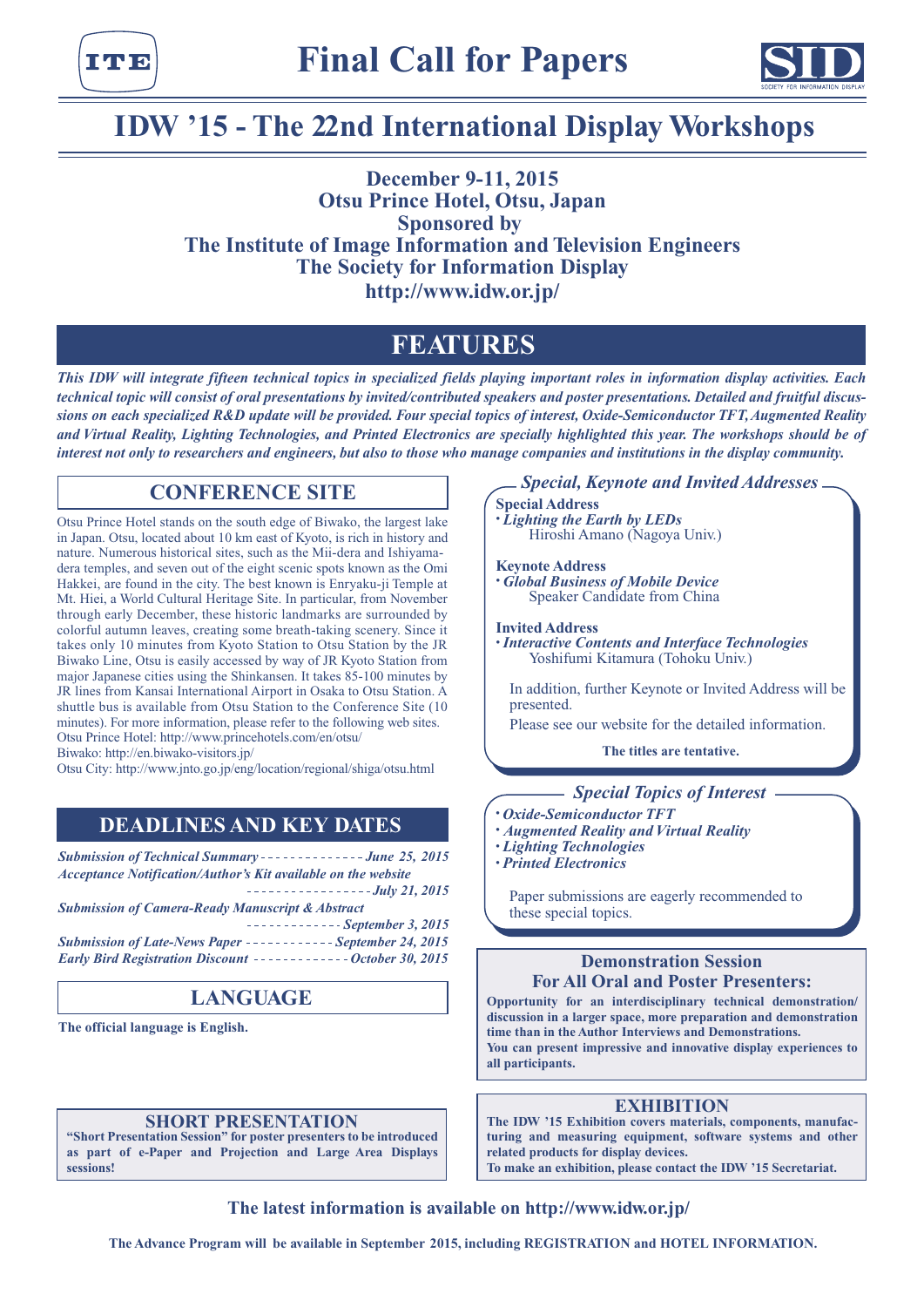# **IDW SCOPE AND OUTLINES**

International Display Workshops (IDW) include a variety of topics and aspects of display technology, system, process and applications. In particular, this year's IDW will feature fifteen general Topics of Scope and four developing fields for advanced technologies on Special Topics of Interest (STI). The special topics are these recent hot topics: Oxide-Semiconductor TFT, Augmented Reality and Virtual Reality, Lighting Technologies, and Printed Electronics. The IDW Scope includes a variety of topics of display materials and components, display devices, electronic system, quality evaluation, interactive technologies,

manufacturing process, equipment and applications listed below. We encourage the submission of original papers on all aspects of research, technical development, measurement systems, driving methods, data management and applications of information displays and related technologies. We particularly encourage submissions on topics of emerging interest in the research and development communities.

# **SPECIAL TOPICS OF INTEREST**

# **Oxide-Semiconductor TFT**

*Organizer Workshops: AMD, FMC and FLX Facilitator: Mutsumi Kimura (Ryukoku Univ.)*

*Facilitator: Yuji Oyamada (Tottori Univ.)*

*Organizer Workshops: PH, OLED and MEET Facilitator: Yasunori Kijima (JOLED)*

Recently, research and development on amorphous oxide-semiconductors such as In-Ga-Zn-O (a-IGZO) and similar materials have been carried out worldwide. Studies on other materials and polycrystalline oxide-semiconductor TFTs have also been activated. Currently, a-IGZO TFTs have already been mass produced for use in AM-LCDs, and AM-OLEDs. This special topic will cover all aspects of science and technologies for oxide-semiconductor TFTs.

#### *Scopes*

- 1) Oxide semiconductor materials and fundamental mechanisms (a) Issues: illumination instability, degradation, etc. 2) Device physics, fabrication processes and equipment (b) Oxide-TFT backplane for LCD, OLED display,
- 2) Device physics, fabrication processes and equipment 5) Oxide-TFT backplane for LCD, OLED display, e-Paper 3) Oxide-TFT display circuits and embedded systems 6) Flexible devices, transparent electronics, sensors, and o
- 
- 
- 
- 6) Flexible devices, transparent electronics, sensors, and other applications

# **Augmented Reality and Virtual Reality** *Organizer Workshops: FMC, 3D, VHF, PRJ, DES and INP*

This topic will cover all aspects of technologies, systems, applications and human factors for information display using a fusion of real and virtual. Demonstration sessions will be held to give impressive AR and VR experiences to all participants.

#### *Scopes*

- 1) Augmented reality (AR), mixed reality (MR) and virtual reality (VR) technologies
- 2) Projection mapping technology on real objects
- 3) Displays for AR, MR and VR (Video and Optical See-through type
- displays including HMD and HUD)
- 4) Input and interactive technologies for AR, MR and VR
- 5) Image processing for AR, MR and VR

# **Lighting Technologies**

This topic will cover all aspects of science and technologies of lightings, ranging from LED lighting, OLED lighting, flexible lighting, manufacturing of lightings, materials and device structures for lightings and internal or external efficiency enhancement technologies.

- *Scopes*<br>1) Solid-state lighting: LED and OLED
- 
- 
- 4) Quantum dots and other quantum-structured devices
- 
- 5) Manufacturing of lightings and their applications 10) Miscellaneous topics related with lightings

## **Printed Electronics**

- 
- - *Organizer Workshops: AMD, FLX, FMC, LCT and OLED*

Printing technologies are opening up a new era of electronic devices with their advantages of high productivity, low cost, large scale and low environmental-burden fabrication. In this topic, we will cover all aspects concerning printed electronics from scientific and technological viewpoints.

#### *Scopes*

- 1) Devices, sensors, circuits, displays and systems fabricated with printing technologies.
- Printing technologies for fabricating electronic devices.
- 3) Electronic material suitable for printing.
- 4) Fabricating process and equipment for printed electronics.
- 5) Self-assembling and controlling alignment for printed electronics.
- 6) Evaluating and inspecting technologies for printed devices.

## **WORKSHOPS AND CHAIRS**

#### **All of the IDW topics will be organized by following workshops.**

| LCT.       | LC Science and Technologies                                                | : Takahiro Ishinabe (Tohoku Univ.)          |  |  |
|------------|----------------------------------------------------------------------------|---------------------------------------------|--|--|
| <b>AMD</b> | <b>Active Matrix Displays</b>                                              | : Hideya Kumomi (Tokyo Inst. of Tech.)      |  |  |
| <b>FMC</b> | FPD Manufacturing, Materials and Components                                | : Kalil Käläntär (Global Optical Solutions) |  |  |
| <b>PH</b>  | <b>EL Displays and Phosphors</b>                                           | : Yoichiro Nakanishi (Shizuoka Univ.)       |  |  |
| <b>FED</b> | Field Emission Displays, CRTs and Plasma Displays                          | : Hidenori Mimura (Shizuoka Univ.)          |  |  |
|            | <b>OLED</b> OLED Displays and Related Technologies                         | : Kazuhiro Monzen (Nissan Chem. Inds.)      |  |  |
| 3D         | 3D/Hyper-Realistic Displays and Systems                                    | : Masaru Tsuchida (NTT)                     |  |  |
| <b>VHF</b> | Applied Vision and Human Factors                                           | : Taiichiro Kurita (NHK Media Tech.)        |  |  |
| <b>PRJ</b> | Projection and Large-Area Displays and Their Components                    | : Satoshi Ouchi (Hitachi)                   |  |  |
| EP         | <b>Electronic Paper</b>                                                    | : Hiroshi Arisawa (Fuji Xerox)              |  |  |
|            | <b>MEET</b> MEMS and Emerging Technologies for Future Displays and Devices | : Masayuki Nakamoto (Shizuoka Univ.)        |  |  |
| <b>DES</b> | Display Electronic Systems                                                 | : Haruhiko Okumura (Toshiba)                |  |  |
| <b>FLX</b> | <b>Flexible Electronics</b>                                                | : Munehiro Kimura (Nagaoka Univ. of Tech.)  |  |  |
| <b>INP</b> | Touch Panels and Input Technologies                                        | : Nobuyuki Hashimoto (Citizen Holdings)     |  |  |
|            |                                                                            |                                             |  |  |

- *Facilitator: Hajime Hirata (Toray Eng.)*
- 1) Solid-state lighting: LED and OLED 6) Materials and device structures for lightings<br>2) Fluorescent light sources: CCFL and HCFL 7) Technologies about the internal or external e
- 2) Fluorescent light sources: CCFL and HCFL 7) Technologies about the internal or external efficiency enhancement 3) Flexible lighting including backlight unit for LCD 8) Theories, simulations and measurements for lighting 8) Theories, simulations and measurements for lightings 9) Energy consumption and environmental issues
	-
	- -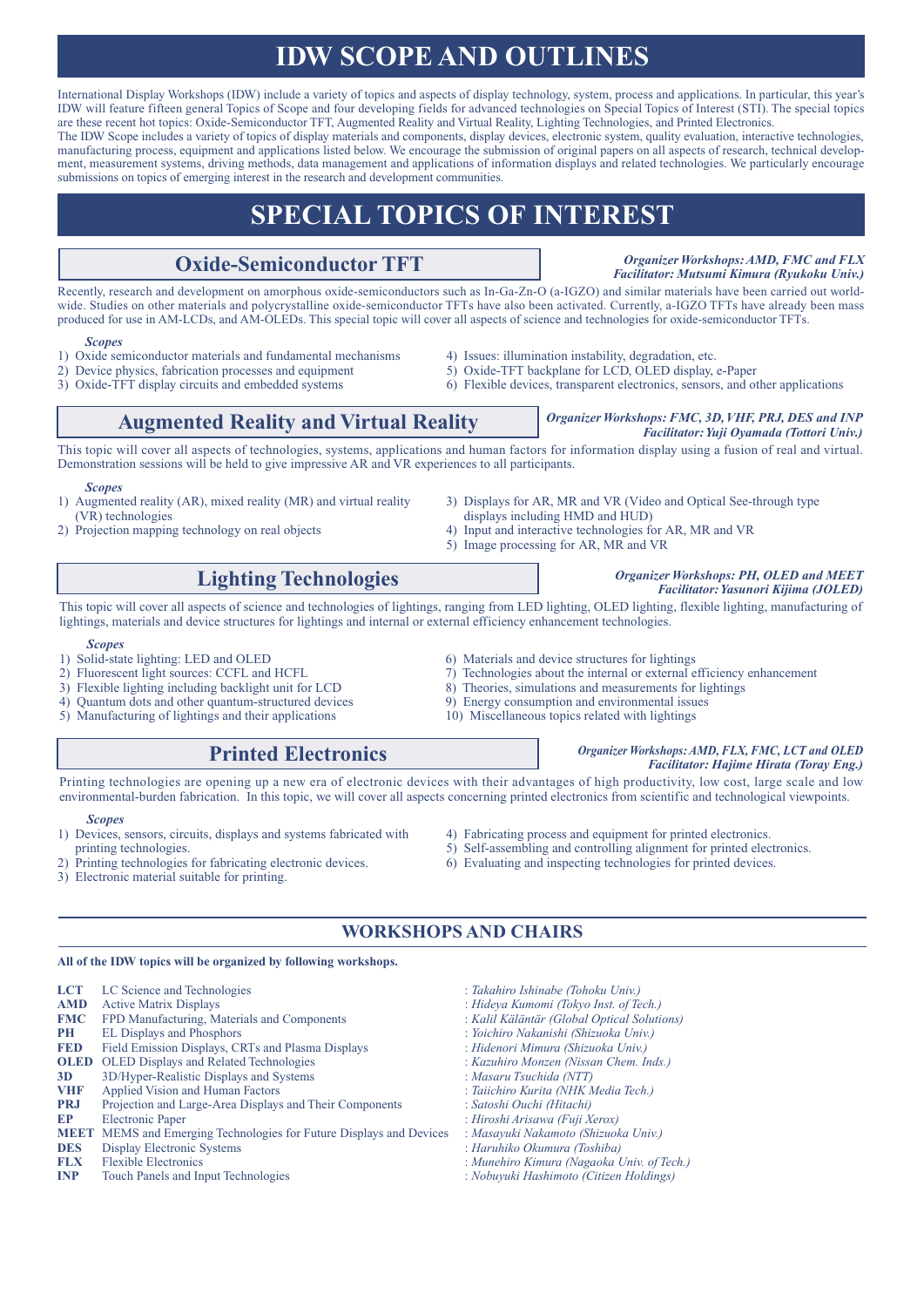# **TOPICS OF IDW SCOPE**

# **3D/Hyper-Realistic Displays**

This topic will cover several current topics encompassing 3D/hyperrealistic displays, systems and other related technologies.

#### *Topic Areas*

- 1) Stereoscopic, autostereoscopic, holographic and other 3D display technologies and systems
- 2) Immersive, interactive and VR display technologies and systems
- 3) 3D/hyper-realistic image interaction technologies and systems for Augmented Reality (AR)
- 4) New image capturing devices or systems for 3D, hyper reality and interaction
- 5) New output devices or systems for 3D, hyper reality and interaction
- 6) Digital archive systems for 3D or hyper reality
- 7) 3D/ hyper-realistic image coding, 2D to 3D conversion, multiviewpoint representation and other 3D/hyper-realistic image processing
- 8) Human factor and evaluation of 3D/hyper-realistic display techniques and systems

# **Active-Matrix Displays**

This topic will cover all aspects of active matrix displays.

#### *Topic Areas*

- 1) Active-matrix displays based on liquid crystals, organic light-emitting diodes, electrophoresis, electrochromism, field emission (FE), microelectro mechanical systems
- 2) Active devices including oxide TFTs, organic TFTs, silicon-based TFTs, CNT-FETs, Dirac-cone based devices (graphene, silicene, BN, MoS2, etc.), solution-processed devices
- 3) Issues in high-resolution/large-area active matrix display and devices including array and circuit design technologies, addressing schemes, systems, fundamentals, device physics, structures, processes, new materials, evaluation methods, reliability, mechanical testing
- 4) Novel emerging active-matrix displays and devices
- 5) Novel applications of active-matrix devices including touch, imaging, and any other sensors, flexible displays, curved/bendable displays, micro displays, wearable displays, digital signage

# **Display Electronic Systems**

This topic will cover all aspects of electronic systems including hardware as 7) Evaluation method taking account of human factors well as software on all kinds of displays.

#### *Topic Areas*

- 1) Driving methods, circuits and systems for AMOLEDs and LCDs
- 2) Video processing including deinterlace, scaling and elimination of artifacts and blur
- 3) High quality color reproduction systems including high dynamic range and wide color gamut systems
- 4) High-fidelity systems such as professional use and master monitors
- 5) Exploration of future standards such as post-HDTV
- 6) Video interface technologies including data transmission and storage
- 7) Novel display systems including mobile/auto applications
- 8) Cooperative operations of functional components
- 9) Circuit technologies including high speed and low power driving

## 10) High image quality display systems

# **Emissive Technologies**

This topic will cover all aspects of science, technologies, and applications of phosphor, such as phosphor screens for electronic displays, lighting source, and other emissive devices, and will also deal with those for FEDs, CRT, ELDs and PDPs.

#### *Topic Areas*

- 1) Fundamental mechanisms and configurations
- 2) Modeling and simulation
- 3) Materials, components and fabrication processes
- 4) Field emission physics and characteristics
- 5) Inorganic ELDs (materials, process, devices, drive circuits, etc.)
- 6) LEDs (materials, devices, panels, lighting, etc.)
- 7) Quantum dots and other quantum-structured devices
- 8) Phosphors for CRTs, PDPs, FEDs, VFDs, LEDs
- 9) Driving technologies and signal processing
- 10) Picture quality, reliability and lifetime
- 11) Applications of FEDs, CRT, ELDs and PDPs

# **Emerging Technologies and Novel Applications**

This topic will cover all aspects of emerging technologies, innovative and state of the art nanotechnologies beyond the conventional technical classification, MEMS, and novel applications for future displays, imaging devices, related electron devices, and systems, ranging from materials research and basic device physics to display and other applications.

#### *Topic Areas*

- 1) Displays, imaging devices, and other optical and electron devices using quantum dot devices, quantum dot materials, MEMS, graphene,CNT, fullerene, nanocarbon etc.
- 2) Devices, materials, and theory using quantum effects including lasers, solar cells, etc.
- 3) Emerging technologies, emerging materials, and their applications for novel devices
- 4) Cutting edge microdisplays such as micro LED matrix displays, nanotechnology displays, imaging devices and other electron devices using emerging technologies and emerging materials.
- 5) Sensors and actuators for electromagnetic wave, infrared rays, ultraviolet rays, X-rays, visible rays, supersonic wave, hearing, touch, smell, taste, etc.
- 6) Materials, components and fabrication processes
- 7) Fundamental mechanisms and configurations
- 8) Interdisciplinary science and technologies such as media arts and sciences
- 9) Miscellaneous topics related to future displays

# **e-Paper**

This topic will cover all aspects of electronic paper ranging from materials science and devices to human factors and various applications for the future.

#### *Topic Areas*

- 1) Advancement of various display technologies for e-Paper to enhance colors, brightness and contrast ratio
- 2) Novel functional materials and components
- 3) Driving method
- 4) Human interfaces suitable for e-Paper from paper-like displays to tablet PCs
- 5) Various applications of e-Paper such as e-Books and e-Newspapers
- 6) Discussion of the social impact of e-Paper
- 

# **Flexible Electronics**

This topic will cover all aspects of flexible electronics, including material science, device physics, fabrication processes, and application systems for next-generation technology.

#### *Topic Areas*

- 1) Novel flexible devices in display and non-display fields
- 2) Flexible/stretchable mechanism and strategy
- 3) Flexible substrate innovation (plastic film, metal foil, ultra-thin glass sheet, textile, paper, etc.) and encapsulation
- Excellent transistors in flexible organic/inorganic electronics
- 5) High-performance display principles (OLED, LC, electronic paper, etc.)
- 6) Fabrication methods especially for flexible devices (printing techniques, roll-to-roll process, transfer techniques, etc.)
- 7) Tolerance evaluation for bending and stretching deformation
- 8) Revolutionary device applications (bendable, foldable, roll-up screen, hanging, wearable, wrapping usages, etc.)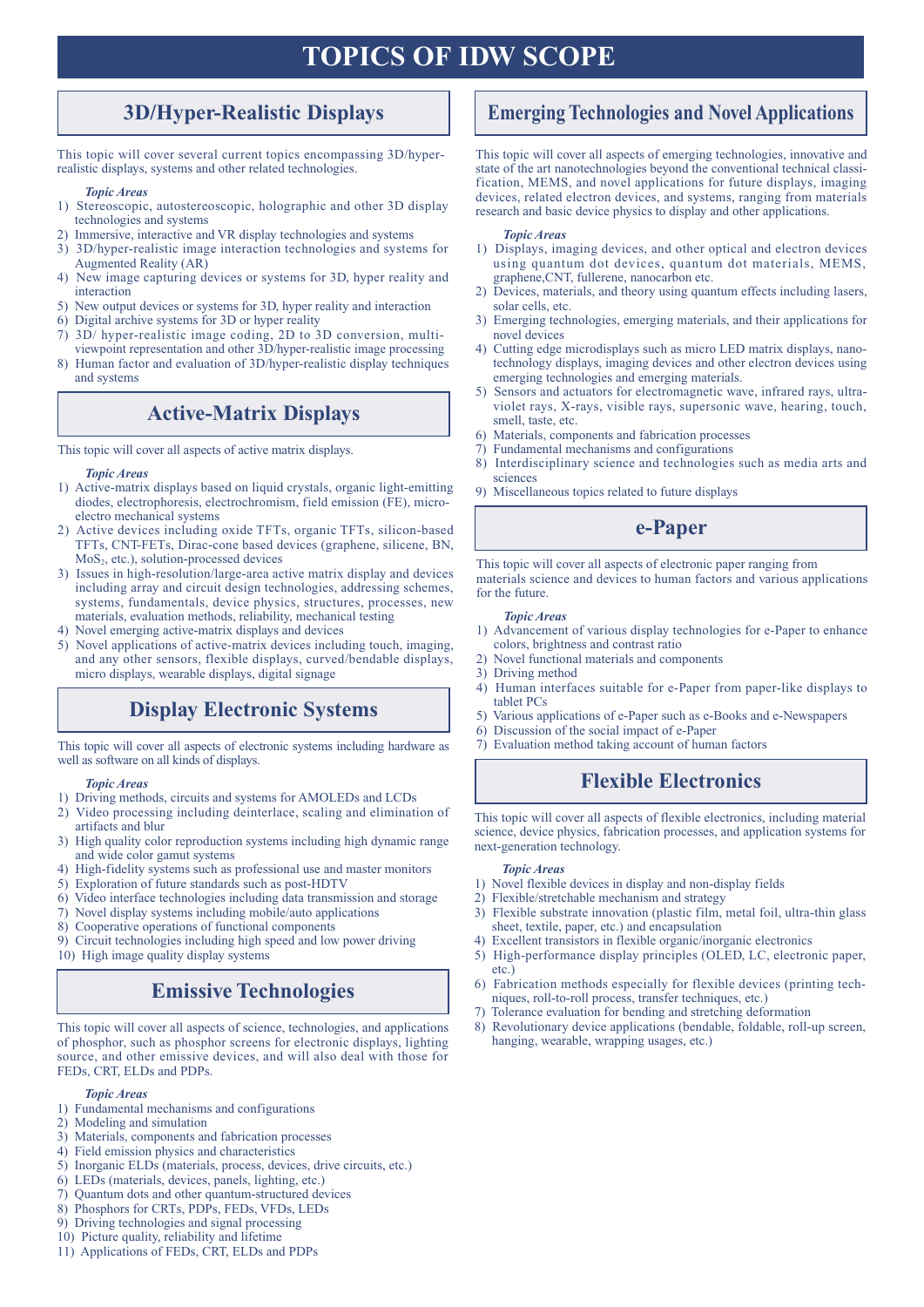## **Interactive Technologies**

Touch panel technology continues to evolve. Camera systems are often employed in auto-stereoscopic displays. Sensing and displaying 3D positions in space literally open a new dimension for a truly intuitive human interface. This topic covers all aspects of input technologies related to displays, ranging from materials, devices, application systems to discussions on how we interact with various systems.

#### *Topic Areas*

- 1) Out-cell, On-cell and In-cell touch panels
- 2) Touch panel materials, devices, production processes and systems
- 3) Image sensors
- 4) 2D, 3D imaging devices and systems
- 5) Adaptive and personalized interfaces
- 6) Input systems for augmented reality
- 7) Human-computer interaction and other emerging interactive technologies

## **Human Factor**

This topic will cover all aspects of vision and human factors related to information displays, such as visual requirements, image-quality, or measurements on displays, as well as new display applications and display ergonomics.

#### *Topic Areas*

- 1) Visual requirements for display characteristics: luminance, contrast, grayscale, color, resolution, frame rate, viewing angle, etc.
- 2) Display image format for better visual experience, such as UHDTV
- 3) Analysis and improvement of image quality on displays, such as dynamic range, color reproduction or moving image artifacts
- 4) Evaluation of image quality, such as subjective evaluation of new displays or quality-improvement methods
- 5) High quality color reproduction for high dynamic range and wide gamut displays
- 6) Display measurement methods relevant to human factors
- 7) New display applications, such as virtual/augmented reality systems 8) Display ergonomics, such as legibility/usability of displays, or
- actions/behaviors related to visually displayed information
- 9) Visual fatigue or eye strain relevant to displays, such as 3D or LED backlights

# **Liquid-Crystal Technologies**

This topic will cover all aspects of liquid crystal (LC) science and technologies, including LC material science, device technology, fabrication processes, evaluation method, and new technologies for display, photonics, and sensing applications.

#### *Topic Areas*

- 1) Physicochemical studies of LC materials
- 2) Nano-structural LC alignment and devices including blue phase
- 3) Surface alignment processes and characterization techniques
- 4) Electro-optic effects, display modes, optical design and simulations including 3D technologies
- 5) Fabricating, manufacturing, measuring and evaluation techniques
- 6) High performance displays featuring excellent image quality
- 7) Color filter and rendering technologies
- 8) LC technologies for flexible displays and electronic papers
- 9) Optical functional devices for non-display applications including LC lens and sensor
- 10) LC semiconductors and organic electronics
- 11) LC photonic crystals and lasers

# **Manufacturing, Process and Equipment**

This topic will cover technology trends and all flat panel displays from the perspective of manufacturing, application systems and fabrication processes including flexible and printing techniques.

#### *Topic Areas*

- 1) Equipment and materials for production
- 2) Measurement and evaluation equipment
- 3) Fabrication methods for not only conventional substrates but also flexible substrates, including printing techniques, soft lithography, roll-to-roll process and transfer techniques for high precision, large area and high productivity

# **Materials and Components**

Displays are sustained by a wide spectrum of advanced materials and components. In this topic, new materials and components technologies for display systems, and the modifications and improvements of the existing systems are treated.

#### *Topic Areas*

- 1) Novel materials and components for display systems
- 2) Technology trends in panel construction and display systems
- 3) Micro-color filter technologies and manufacturing optical devices or systems
- 4) Novel material and component technologies in automotive, avionics, military, shipboard, transparent, signage and simulator displays
- 5) LED/OLED/emissive source materials; quantum-dot / phosphor, lighting fixtures components, electro-optics devices and materials
- 6) Display lighting materials / components and fabrications, including light directing films
- 7) New developments in backlight unit (BLU) and frontlight unit (FLU) for transmissive, reflective, and transflective displays
- 8) Innovated technologies for 3D (stereoscopic, volumetric, holographic, light field) displays, AR / VR, flexible electronics; ultra-high resolution; EPD and MEMS/MEOMS

# **MEMS**

This topic will cover all aspects of science and technologies of MEMS for future displays, imaging devices, and related electron devices, ranging from materials research and basic device physics to display and other applications.

#### *Topic Areas*

- 1) Displays, imaging devices and other optical and electron devices using MEMS
- 2) Optical MEMS such as optical scanners, optical switches, optical mirrors, optical space modulators, optical filters, etc.
- 3) Sensors and actuators
- 4) Materials, components and fabrication processes
- 5) Fundamental mechanisms and configurations

# **Organic Light-Emitting Displays and Organic Devices**

This topic will cover all aspects of science and technologies of OLED, ranging from materials research and basic device physics to display including backplane technologies and other applications.

#### *Topic Areas*

- 1) Materials for organic devices (OLED, OTFT, OLET)
- 2) Device physics and related phenomena of organic devices
- 3) Backplane technologies for OLED applications
- 4) Fabrication processes for organic devices
- 5) Miscellaneous topics related with organic devices
- 6) Fundamental mechanisms and configurations of organic devices
- 7) OTFT for OLED displays
- 8) Organic light-emitting transistors (OLET)
- 9) OLED for Lightings
- 10) Flexible organic materials and devices for OLED

# **Projection and Large Area Displays**

This topics will cover all aspects of science, technologies and applications of projection, large area displays and the components.

#### *Topic Areas*

- 1) Projectors (conventional, pico, embedded, laser scanning, projection TV)
- 2) Intelligent display (wearable, near-eye, AR&VR, applications)
- 3) Micro display (LCOS, MEMS, HTPS) technologies for projection
- 4) Optics and optical components (light sources, screens, lenses, mirrors, films, etc.) for projection
- 5) Algorithms for image processing and artifact mitigation for projection and large-area displays
- 6) Applications such as digital cinema, 3-D projection, 3-D measurement, signage, interior illumination, and vehicle display systems including head up display, intelligent cockpit, and adaptive headlight
- 7) Large-area displays, tiled-displays, and projection mapping systems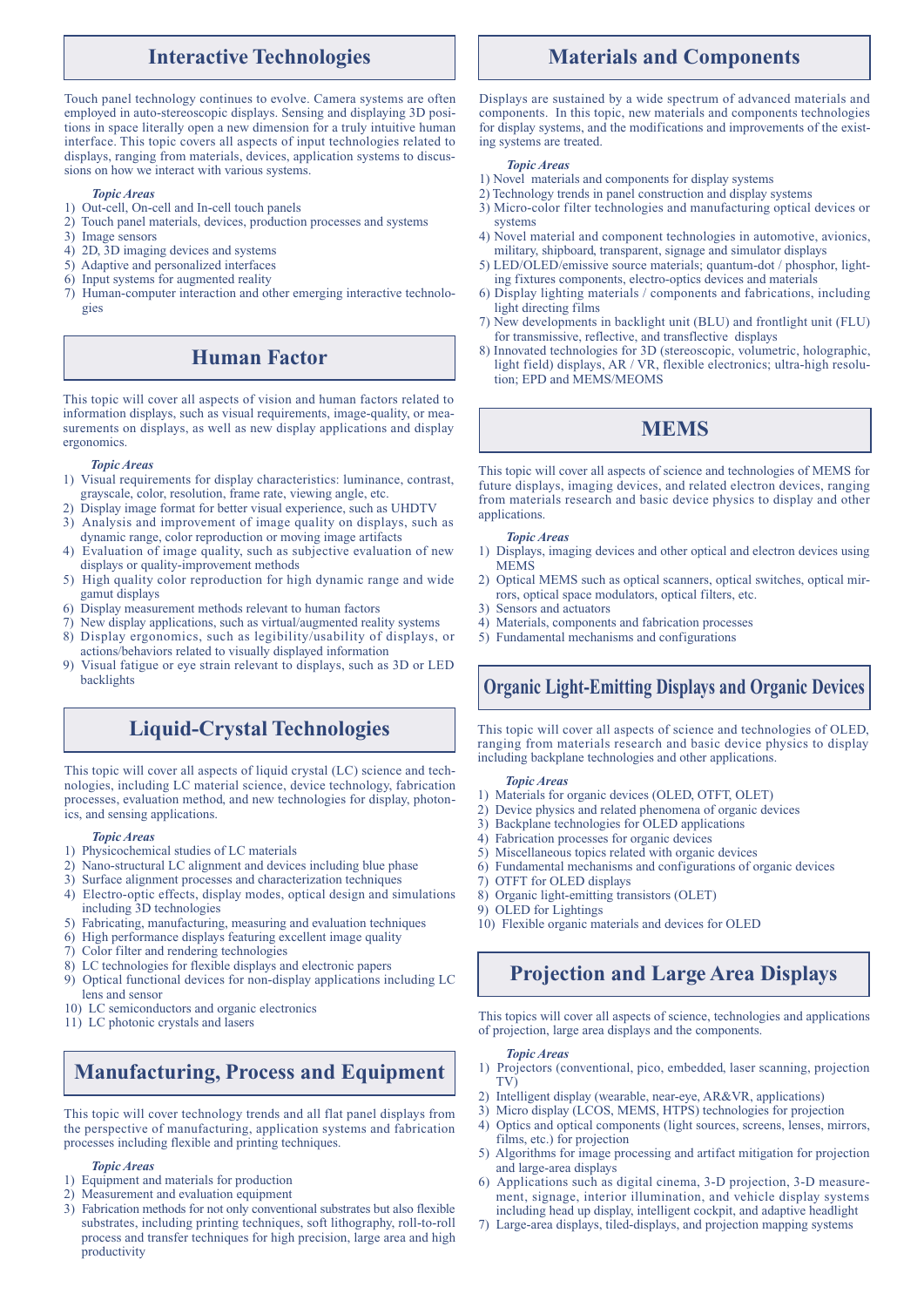# **PAPER SUBMISSION**

## **INSTRUCTIONS FOR SUBMISSION OF TECHNICAL SUMMARY**

Submit a Technical Summary in PDF format without any security option via the conference website:

## **http://www.idw.or.jp/authinfo.html**

Follow the submission instructions given on the website and shown below. The Technical Summary will be used only for evaluation and will not be published. The title of the accepted papers, the authors and their affiliations will be published in the Advance Program.

## **I. Technical Summary Guidelines**

The file should be formatted to A4 page size. Details of the format are described in the sample file available on the website (http://www.idw.or.jp/authinfo.html).

The file should contain one or two pages of text in **one column**, with additional pages for figures/tables/photographs. The following items should be included:

- (1) **Paper title**
- (2) **Names of all authors with their affiliations:** The name of the presenting author should be underlined.
- (3) **Abstract:** 50 words or less, highlighting the focus of your paper.
- (4) **Presentation style:** Indicate if you wish to have your paper considered for oral or poster presentation.
- (5) **Preference of Topics of Interest:** Indicate the closest matching Topics of Interest.
- (6) **The body** of the Technical Summary must contain the following. (a) Background and objectives: Introduce the state of the subject and describe the goal of your work.
	- (b) Results: Describe specific results. Illustrations to highlight your work are encouraged.
	- (c) Originality: Clearly describe what are new and/or emphasized points.
	- (d) Impact: Discuss the significance of your work and compare your findings with previously published works.
	- (e) References: List references covering projects in related areas.
	- (f) Prior publications: The paper must be an original contribution. If you have published or presented material for similar work, explain how the present material differs.

## **II. Online Submission**

Access **http://www.idw.or.jp/authinfo.html**

The submission procedure consists of three steps:

- (1) **Questions to authors:** Select the number of authors, affiliations and maximum number of affiliations for one author.
- (2) **Paper title & author information:** Enter the paper title, the names of all authors, all affiliations, information about the presenting author, the Scope/Special Topics of Interest name and presentation preference.

 Please understand that the title may be edited by the program committee.

#### **An acceptance/reject notification will be sent to you via the e-mail address that you provided on the website.**

(3) **Confirmation & submission:** Please take time to review the paper title and the author information carefully as mistakes cannot be rectified after the file is uploaded. Select a file name of the Technical Summary to submit to our server. When the file is successfully uploaded, a "FINISH" message will appear on the screen and you will also receive a submission confirmation e-mail.

## **FORMAT OF PRESENTATION**

Accepted papers will be assigned to either oral or poster presentation in the most suitable Topics of IDW Scope/Special Topics of Interest at the discretion of the program committee.

#### (1) **Oral presentations**

- Oral presentations will usually conform to the 20-minute format including questions and answers. The program committee will determine the duration of presentation.
- Oral presenters are strongly urged to attend the Author Interviews and Demonstrations after the presentation (a table and AC 100 V power will be made available).
- (2) **Poster presentations**
	- Poster presentation will conform to a 3-hour format in front of an individual poster in board.
	- A table and AC 100 V power will be made available.
	- "Short Presentation Session" to introduce poster presenters as part of several topics. All poster presenters in several topics are required to give a brief, 3-minute oral presentation with no discussion time.

## **ACCEPTANCE**

You will be notified of the results of your Technical Summary review via e-mail. Upon acceptance of the Technical Summary, authors must prepare a camera-ready manuscript to be published in the conference proceedings. The author should use the manuscript template, which will soon be available on the conference website. It will be four pages in length and in a two column format. Acceptance is subject to following conditions:

- (1) Registration is required before the camera-ready submission for all presenters.
- (2) All company or government releases must be obtained.
- (3) The author must be the copyright holder or have written permission from the copyright holder for any material used in the paper.
- (4) Your submitted paper must not be published in any media including personal websites on the Internet before it is presented at the conference.
- (5) One of the authors must give a presentation at the conference. For the poster session, at least one of the authors must stand by their posters during their core time, which will be set in the session.

## **LATE-NEWS PAPERS**

A limited number of late-news papers reflecting important new findings or developments may be accepted. Authors are requested to submit a 2-page camera-ready manuscript on A4-sized pages accompanied by an abstract. Access the conference website: http://www.idw.or.jp/authinfo.html Follow the submission instructions given on the website.

## **COPYRIGHT**

The copyrights of your submitted camera-ready manuscript will be transferred to ITE, SID and IDW. The copyright terms and conditions are available on the conference website (http://www.idw.or.jp/copyright.pdf).

## **TRAVEL GRANTS**

A limited number of travel grants will be available to full-time student presenters attending from outside Japan. Check the travel grant application box of the online submission mentioned above.

# **IDW Best Paper Award, IDW Outstanding Poster Paper Award and Demonstration Award**

**The award committee of IDW will select the most outstanding papers and demonstration from those presented at IDW '15. The winners will be announced on the IDW website.**